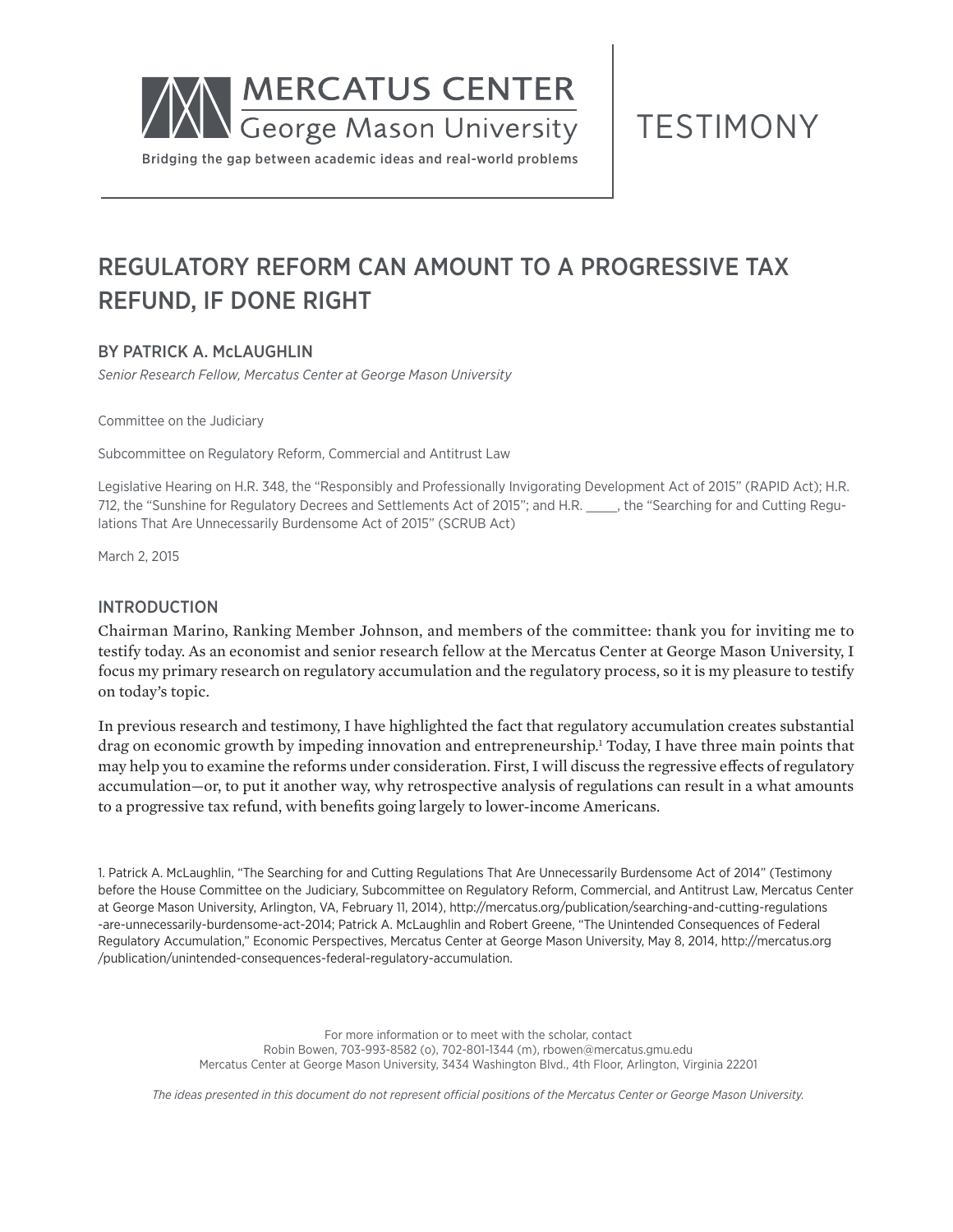Second, I will highlight how an increasingly long and complex regulatory code can actually make the task of achieving risk reduction in the workplace more difficult.

Third, I will argue that not all attempts at regulatory reform are equal. In my research, I have found several factors that tend to contribute to meaningful and successful regulatory and governmental reform efforts. The most important of these is the use of an independent group or commission to identify regulations that need to be modified or eliminated. Any retrospective analysis effort that leaves this task in the hands of the same agencies that created the regulations in the first place is unlikely to succeed. I highlight some other important principles as well, but the independence of the reviewers is the most important.

## REGRESSIVE EFFECTS OF REGULATIONS

Regulations can be regressive, particularly in their effects on prices paid by consumers.<sup>2</sup> A regressive regulation is one whose burden disproportionately falls on lower-income individuals and households. When regulations force producers to use more expensive production processes or inputs, some of those production cost increases are passed along to consumers in the form of higher prices. For example, in 2005, the Food and Drug Administration banned the use of chlorofluorocarbons as propellants in medical inhalers, such as the inhalers that millions of Americans use to treat asthma.<sup>3</sup> This ban was enacted because of environmental concerns rather than health or safety concerns. Since the implementation of that ban, the average price of asthma inhalers has tripled.<sup>4</sup> While individuals with high incomes might be able to absorb this price increase, the higher price may force people with low incomes to make the choice not to buy an inhaler and instead leave the asthma untreated—potentially leading to a real human cost if the person suffers an asthma attack without an inhaler available.

When regulations cause the prices of goods and services to increase, lower-income households have to make a choice: no longer buy those goods, substitute them with something else if possible, or buy less of the more expensive good. This can have the unintended consequence of causing lower-income families not to be able to purchase some good or service that is a medical necessity or that would have reduced the risk of accidental death or injury. I have attached a study by economist Diana Thomas that gives more details on the regressive effects of regulations.

The cumulative cost of regulations amounts to a hidden, regressive burden. But it's a burden that could be lightened. In fact, one way of viewing that burden is as an opportunity: retrospective analysis that eliminates a portion of the regulatory cost burden would act as a progressive tax refund. Let me explain with an example that will illustrate how reducing the regulatory burden is similar to a tax refund that primarily benefits poorer Americans.

While economists have not yet reached consensus on how to calculate the total cost of regulation, several estimates exist. For example, economists John Dawson and John Seater estimate that regulatory accumulation slows economic growth by about 2 percent per year.<sup>5</sup> The latest OIRA report to Congress on the benefits and costs of regulations estimates that a small subset of regulations reviewed cost the economy between \$57 billion and \$84 billion in 2001 dollars.6 Converted to 2014 dollars, this range is from \$76.19 billion to \$112.29 billion.<sup>7</sup> At the other

7. Converted to 2014 dollars using the Bureau of Labor Statistics CPI Inflation Calculator: <http://data.bls.gov/cgi-bin/cpicalc.pl>.

<sup>2.</sup> Diana Thomas, "Regressive Effects of Regulation" (Working Paper No. 12-35, Mercatus Center at George Mason University, Arlington, VA, November 2012), http://mercatus.org/publication/regressive-effects-regulation.

<sup>3.</sup> Department of Health and Human Services, Food and Drug Administration, Use of Ozone-Depleting Substances; Removal of Essential-Use Designations, 70 Fed. Reg. 17168 (April 4, 2005).

<sup>4.</sup> Laurie Tarkan, "Rough Transition to a New Asthma Inhaler," *New York Times*, May 13 2008, [http://www.nytimes.com/2008/05/13](http://www.nytimes.com/2008/05/13/health/13asth.html?_r=0) [/health/13asth.html?\\_r=0](http://www.nytimes.com/2008/05/13/health/13asth.html?_r=0).

<sup>5.</sup> John W. Dawson and John J. Seater, "Federal Regulation and Aggregate Economic Growth," *Journal of Economic Growth* 18, no. 2 (2013): 137–77.

<sup>6.</sup> Office of Management and Budget, *2014 Draft Report to Congress on the Benefits and Costs of Federal Regulations and Unfunded Mandates on State, Local, and Tribal Entities*, 2014, http://www.whitehouse.gov/sites/default/files/omb/inforeg/2014\_cb/draft\_2014 \_cost\_benefit\_report-updated.pdf.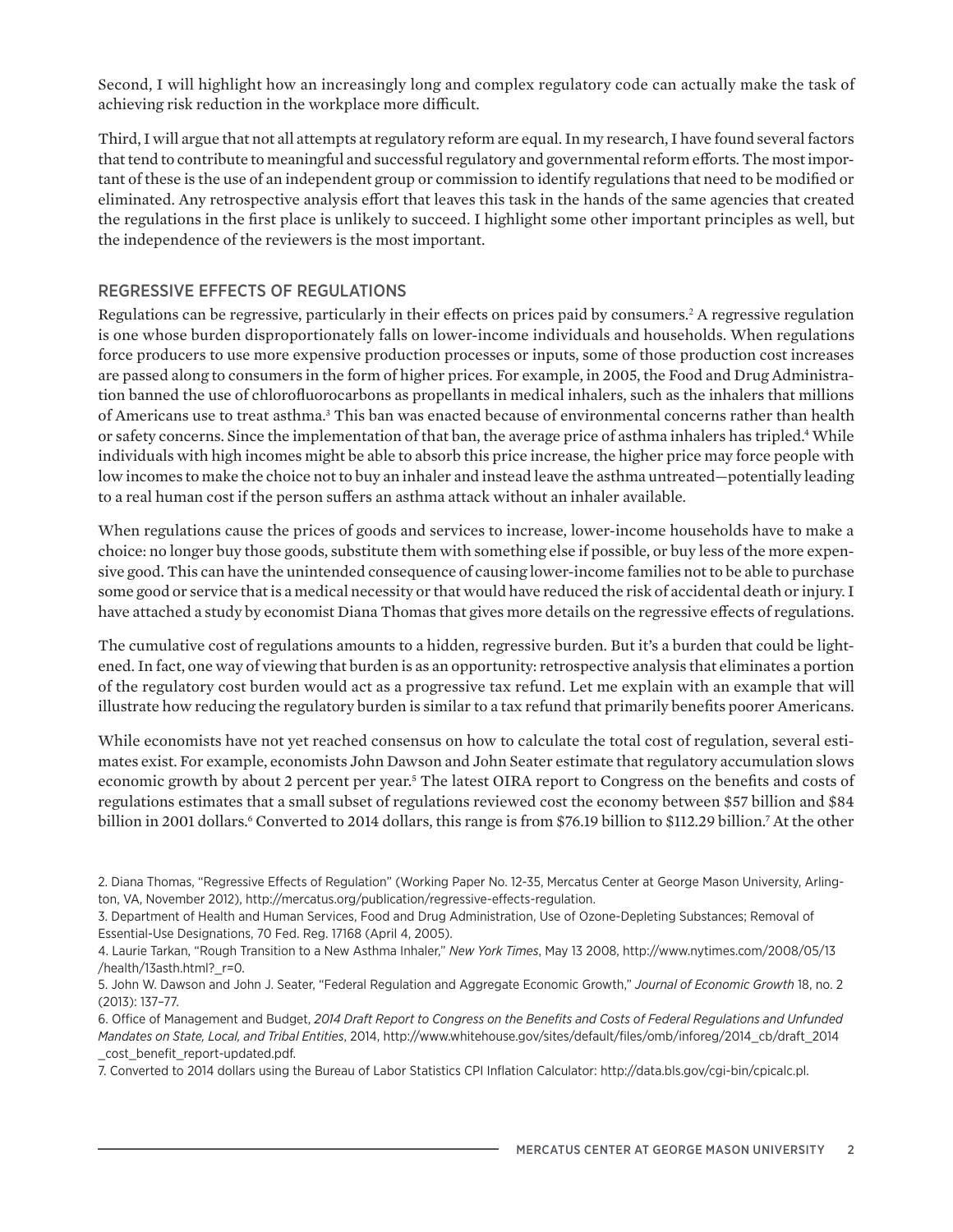end of the spectrum, Clyde Wayne Crews estimates the annual cost of regulations to be around \$1.882 trillion.<sup>8</sup> For this example, I'll use the midpoint between \$57 billion and \$1.882 trillion, which is \$969 billion. Consider this the annual regulatory burden shared across all households in the economy. As of 2013, there were 115,610,216 households in the United States. We can estimate the regulatory burden per household by simply dividing the midpoint cost estimate, \$969 billion, by the number of households. This division yields about \$8,386 per household.

Now consider a regulatory reform that would reduce this cost burden by 15 percent. If the regulatory cost burden per household is \$8,386, then a 15 percent reduction would equal about \$1,258 per household per year. This reduction in cost burden is effectively an annual regulatory cost refund and would have different impacts to low-, middle-, and high-income households. In this example, I define a low-income household as a family of five with three children under the age of 18 earning a household income exactly equal to the Census poverty threshold for 2014: \$28,252. For the middle-income household, I use the median household income in 2013 (the latest year available): \$51,900. For the high-income household, I follow Diana Thomas's calculations and use a household income equal to 10 times the poverty threshold: \$282,520. Table 1 shows what a reduction in regulatory costs of \$1,258 would equal, relative to household income and in percentage terms.

| Household     | Household income | Cost reduction | Percentage of income |
|---------------|------------------|----------------|----------------------|
| Low-income    | \$28,252         | \$1.258        | 4.5%                 |
| Middle-income | \$51,900         | \$1.258        | 2.4%                 |
| High-income   | \$282,520        | \$1,258        | 0.4%                 |

Table 1. A Regulatory Cost Refund Relative to Household Income across Income Groups

As table 1 shows, a reduction in regulatory burden of \$1,258 would have a much larger effect on the purchasing power of the low-income household than the middle- or high-income households. To the low-income household, the regulatory cost refund would equal nearly 5 percent of one year's household income. Conversely, to the highincome household, it would equal only 0.4 percent of one year's income. This example shows that a regulatory cost refund of any amount would work just like a progressive tax cut, helping low- and middle-income households relatively more than high-income households. Even better, unlike one-time tax rebates, this regulatory cost refund would repeat every year.

# INCREASING INABILITY TO PRIORITIZE COMPLIANCE

One concern that accompanies regulatory accumulation is called regulatory overload. Firms are compelled by law to comply with regulations, regardless of whether the regulations are effective at solving a particular problem. In a 2011 study, psychologist Andrew Hale and his coauthors find that as the number of rules increase, the rules themselves become less effective.<sup>9</sup> They also find that as the number of rules increase, companies tend to rely on more rigid, checklist-style compliance strategies to ensure compliance with the letter of the law rather than proactive risk management strategies that may be more effective at reducing health and safety risks in the workplace. They call these problems regulatory overload.

Certainly, as regulations accumulate, risk managers' attention will be spread across a greater number of rules. If any of those rules are not actually effective in reducing risk, the attention paid to those rules will detract from compliance with functional rules.

8. Clyde Wayne Crews Jr., "Tip of the Costberg: On the Invalidity of All Cost of Regulation Estimates and the Need to Compile Them Anyway," 2015 ed. (working paper, Competitive Enterprise Institute, Washington, DC, 2015). 9. Andrew Hale, David Borys, and Mark Adams, "Regulatory Overload: A Behavioral Analysis of Regulatory Compliance" (Working Paper No. 11-47, Mercatus Center at George Mason University, Arlington, VA, November 2011), http://mercatus.org/publication

/regulatory-overload.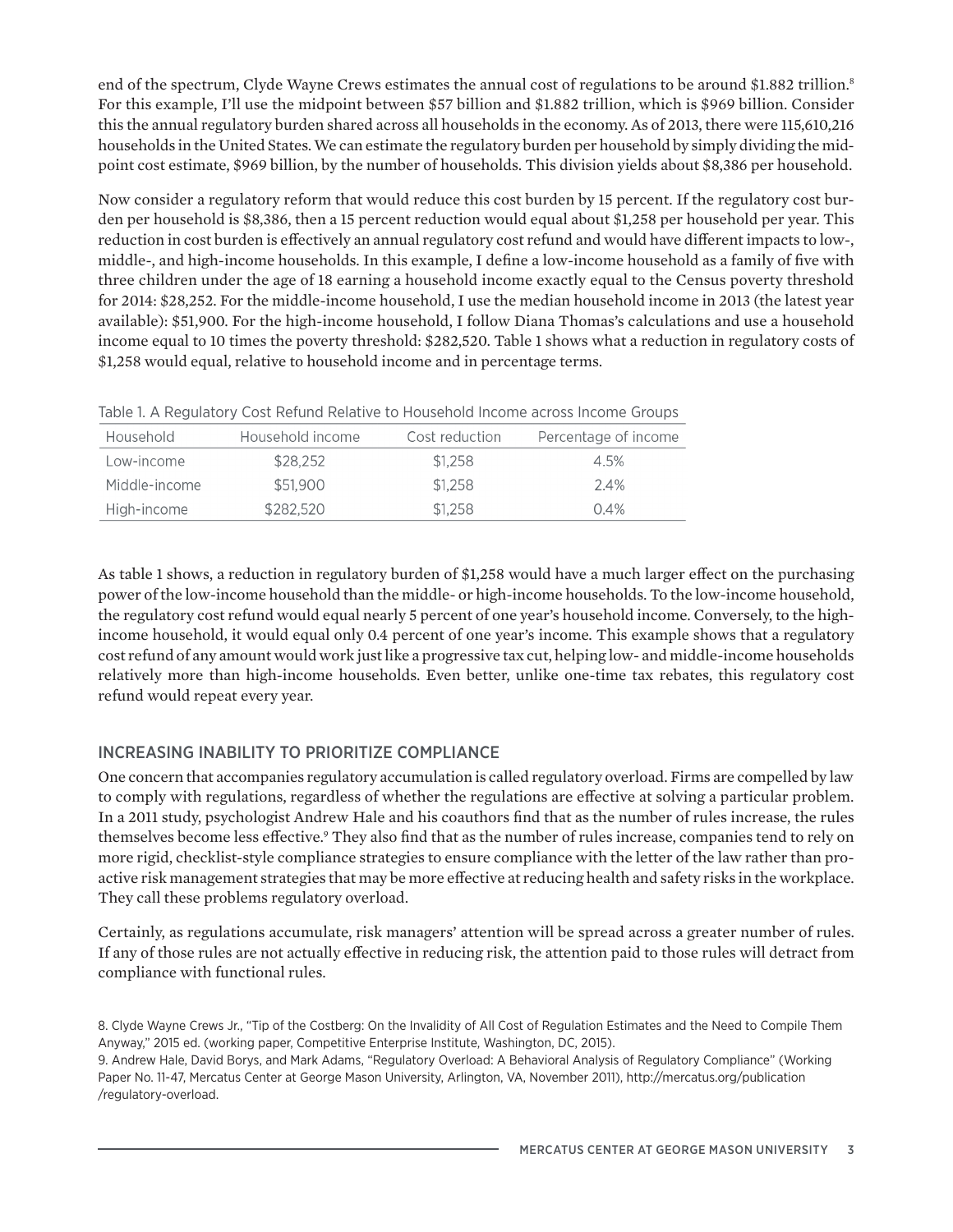# PRINCIPLES FOR SUCCESSFUL REFORM

As I have previously testified,<sup>10</sup> the need to eliminate or modify nonfunctional regulations from the accumulated stock has been widely recognized by members of Congress and every president since Carter.<sup>11</sup> Functional rules address current, significant risks; mitigate some amount of those risks through compliance with the regulations; and do not have significant unintended effects or excessive compliance costs relative to their benefits. Nonfunctional rules are missing one or more of these features. The key to achieving significant amelioration of the problem of regulatory accumulation is first identifying as many nonfunctional rules as possible and then either eliminating them or changing them so that they become functional.

Executive branch attempts to examine and revise or eliminate existing nonfunctional regulations have primarily relied on executive orders for review of the need for regulations rather than creating a streamlined and evidencebased, analytical process that could accomplish large-scale reform. In a 2014 study I coauthored with economist Richard Williams (attached), we examine previous efforts at regulatory reform led by every president since Reagan and conclude that these episodes yielded only marginal improvements at best. Most notably, none of these efforts resulted in either substantial reductions relative to the total size of the *Code of Federal Regulations* (CFR) or sustained changes in the rate of adding new regulations to the CFR.12

Figure 1 shows just how little the regulatory process has changed, despite these presidential efforts. Since 1975, the CFR has expanded in 30 of 37 years. In those 30 expansionary years, 117,294 pages were added to the CFR. In contrast, in the seven contractive years, 17,871 pages were subtracted from the CFR—for net growth of nearly 100,000 pages. Previous efforts to eliminate obsolete regulations have removed only very small percentages of existing regulations from the books.



Figure 1. Pages Added to or Subtracted from the *Code of Federal Regulations*, 1976–2012

10. McLaughlin, "Searching for and Cutting Regulations That Are Unnecessarily Burdensome Act of 2014."

11. Michael Mandel and Diana G. Carew, "Regulatory Improvement Commission: A Politically-Viable Approach to U.S. Regulatory Reform" (Policy Memo, Progressive Policy Institute, Washington, DC, May 2013), 3–4, http://www.progressivepolicy.org/2013/05 /regulatory-improvement-commission-a-politically-viable-approach-to-u-s-regulatory-reform/.

12. Patrick A. McLaughlin and Richard Williams, "The Consequences of Regulatory Accumulation and a Proposed Solution" (Working Paper 14-03, Mercatus Center at George Mason University, Arlington, VA, February 2014), http://mercatus.org/publication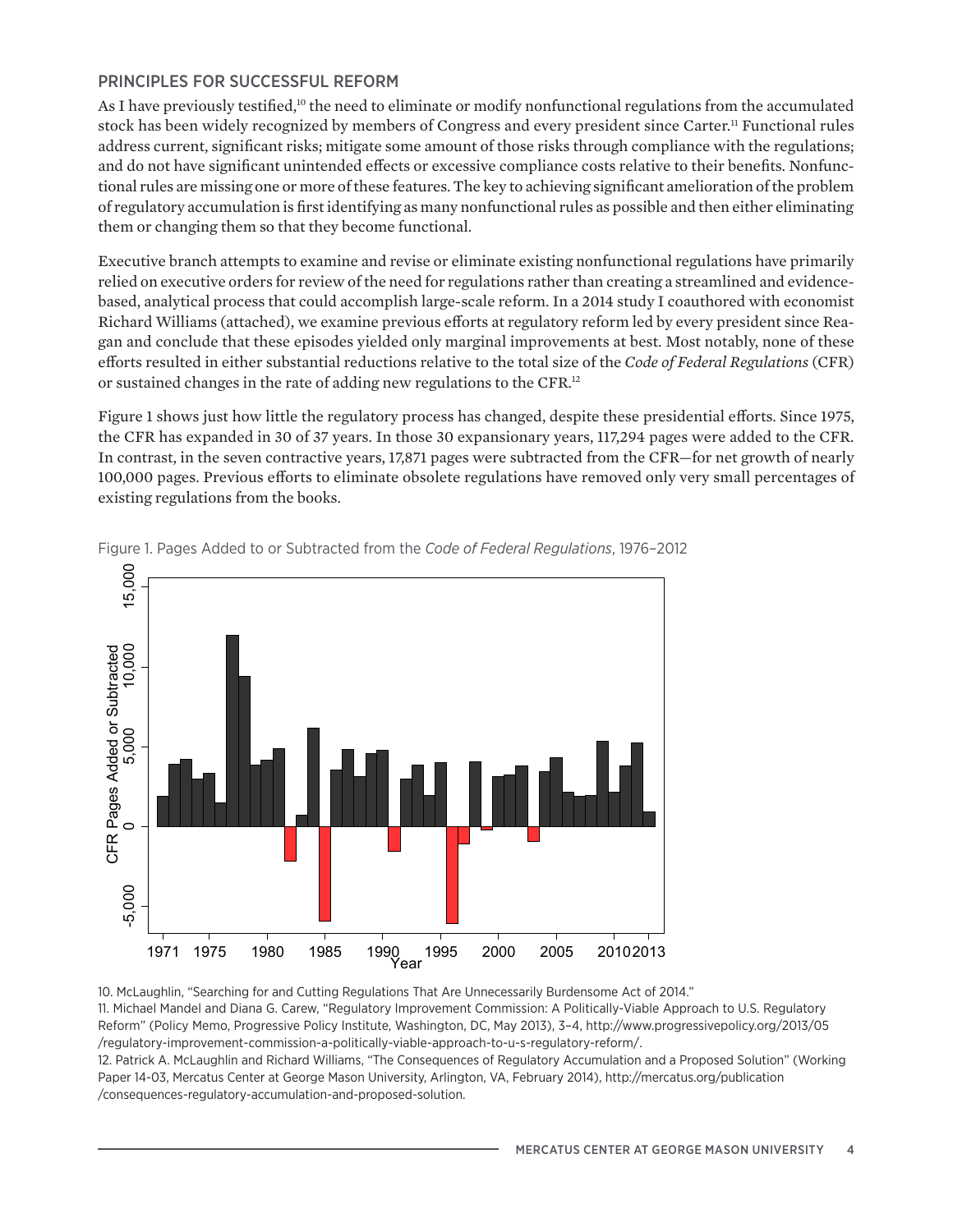The failure of past regulatory review efforts likely stems from a fundamental misalignment of incentives: agencies, despite direction from the president, have incentives to maintain and increase their regulations to maximize their budgets and control over their portion of the economy. In turn, to retain regulations that would be eliminated otherwise, agencies may either hide or fail to produce information that would help identify obsolete or ineffective regulations in the first place. We should not expect agencies to give any better assessments of their own rules than professors would expect of students grading their own tests.

Similarly, individuals in agencies have little incentive to provide information that would lead to a rule's elimination or the choice not to produce a rule.13 In general, employees—including economists—are professionally rewarded for being part of teams that create new regulations or expand existing regulatory programs.<sup>14</sup> Conversely, employees are rarely rewarded for deciding that a regulation should not be created. This is unfortunate, because specialists in agencies are likely to have some relevant information about which rules are nonfunctional.

However, the issues that have plagued previous, executive branch–led efforts at regulatory reform can be overcome. In previous research, I identified 11 characteristics of successful regulatory reform, derived from lessons learned by studying the Base Realignment and Closure (BRAC) process, regulatory reform in other countries, and previous attempts at retrospective review in the United States.15 I highlight a few of these below, for the purposes of assessing the reforms currently under consideration.

# 1. The process of identifying rules for modification or elimination should entail *independent* assessment of whether regulations are functional.

To be classified as functional, a rule must

- 1. address a current risk,
- 2. address a significant risk,
- 3. not result in ongoing costs (including unintended consequences) that more than offset the ongoing benefits of the rule, and
- 4. not interfere with or duplicate other rules.

It is vital that the assessment of a rule with respect to each of these criteria be performed objectively. If the body tasked with the analysis of a rule has incentive to find that the rule is functional or is nonfunctional, the review risks becoming an exercise in advocacy rather than objective analysis. The SCRUB Act, for example, creates a commission with the authority to hire analysts and experts necessary for such an assessment and to collect essential information for those purposes. The SCRUB Act sets forth criteria for regulatory assessment that are not very different from how I define "nonfunctional" rules in my own research. While it is wise to build in flexibility for the commission to devise new criteria in response to future lessons learned, it is equally important that any commission be required to publicly disclose its complete assessment criteria and take comments from the public on them.

#### 2. The identification process must be broad enough to identify potentially duplicative regulations.

Duplication and redundancy across agencies may be a large source of nonfunctional rules. For example, multiple agencies through different regulations may address food safety. In light of this source of nonfunctional rules, analysis that is focused on individual rules or the rules of a single agency may not capture factors (e.g., conflicts, duplication) that indicate certain rules are in fact nonfunctional.

15. McLaughlin and Williams, "Consequences of Regulatory Accumulation."

<sup>13.</sup> McLaughlin and Williams, "Consequences of Regulatory Accumulation."

<sup>14.</sup> Richard Williams, "The Influence of Regulatory Economists in Federal Health and Safety Agencies" (Working Paper No. 08-15, Mercatus Center at George Mason University, Arlington, VA, July 2008), http://mercatus.org/publication/influence-regulatory -economists-federal-health-and-safety-agencies. Williams quotes one economist as saying, "Success is putting out 10 regulations a year and bigger regulations are bigger successes."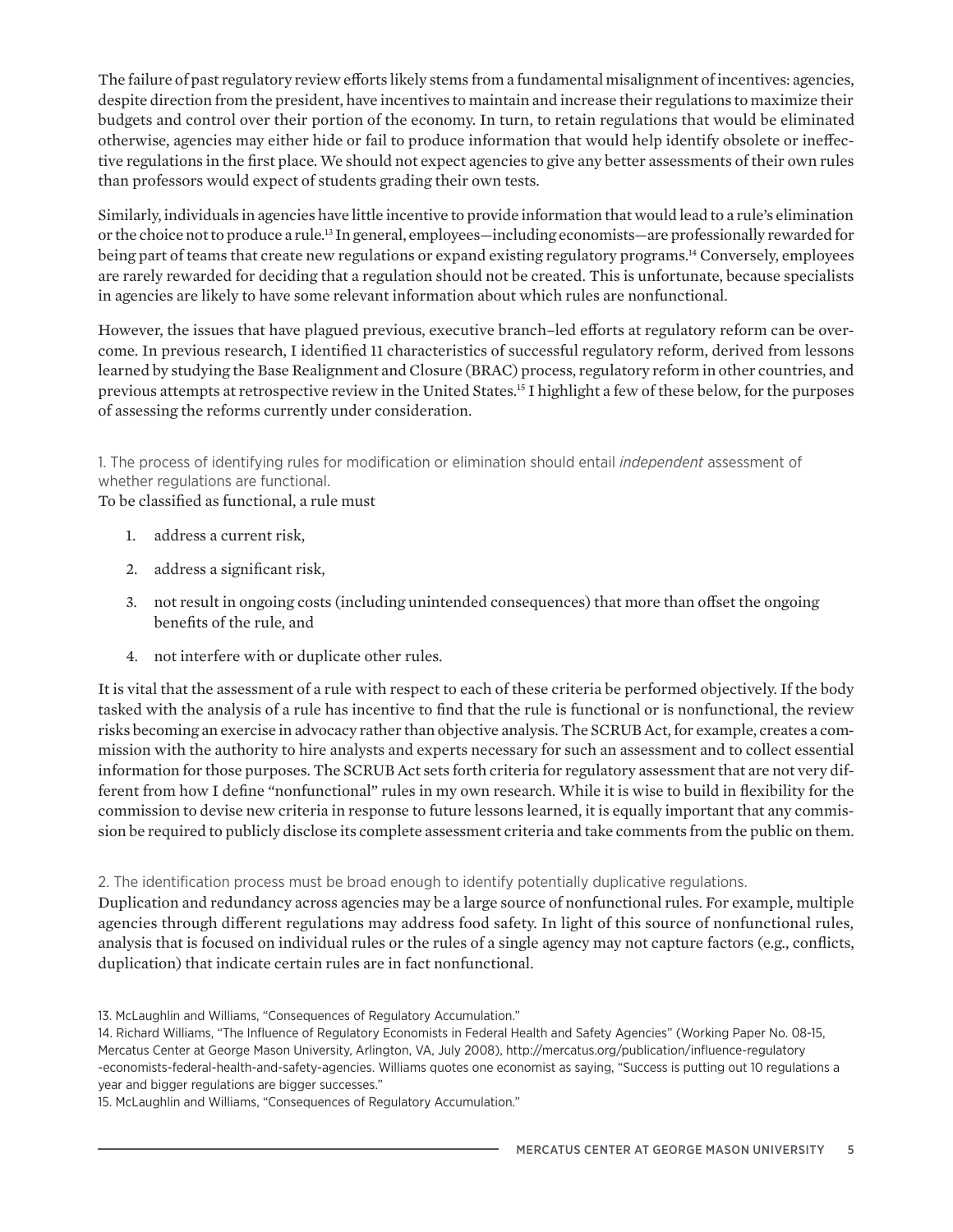3. The analysis of the functionality of rules should use a standard method of assessment that is difficult to subvert. Nobel Prize–winning economist Ronald Coase famously said, "If you torture the data long enough, it will confess to anything." So it goes with any analysis: those who perform the analysis can choose the data to examine, how to analyze them, and the framework within which to present results. This is a primary reason why I recommend that retrospective analysis of regulations not be left in the hands of agencies that have incentive to find specific results.

However, a similar logic applies to an independent body that analyzes regulations. In the long run, we would have to worry about whether the body can maintain its independence and whether political or other pressure would be exerted on the body to subvert its analyses to serve an agenda. The best way to prevent such subversion is to require a simple, transparent, and replicable methodology of assessment.

Under the SCRUB Act, the commission is required to specify a methodology for assessment. Doing so publicly and before beginning the assessment will help achieve a transparent, objective end product.

## 4. Whatever the procedure for assessment, assessments of specific regulations or regulatory programs should focus on whether and how they lead to the outcomes desired.

The SCRUB Act lists as one of the criteria for assessment "whether the rule or set of rules is ineffective at achieving the rule or set's purpose." To meet my criteria, this phrase should mean achieving desired *outcomes*, as opposed to producing *outputs*. A rule may lead to an increase in an output, such as increased safety inspections, but that does not guarantee that there has been an increase the outcome, safety.

## 5. Congressional action—such as a joint resolution of disapproval—should be required to stop the recommendations, as opposed to a vote to enact or not enact.

The SCRUB Act could be improved if it were modified to limit formally Congress's ability to subvert the process of selecting rules for elimination or modification. As the creators of the BRAC process recognized, every base targeted for closure had a champion defending it in Congress: the member whose constituency would be affected by the closure. So it would likely be with regulations slated for revocation. A better solution would be to follow the BRAC experience and require that a SCRUB Act commission's recommendations take effect automatically unless Congress were to enact a joint resolution of disapproval of the entire set of recommendations—with no amendments allowed.

# 6. The review process should repeat indefinitely.

The SCRUB Act provides for a dissolution of the commission by a specific date. Given the possibility that the commission cannot evaluate all regulations before that date, it may be worthwhile to extend the life of the commission until all regulations are evaluated at least once, or even have the commission continue on an ongoing basis. The regulatory process will lead to regulatory accumulation again. This commission could balance the tendency to accumulate regulations with a deliberate and streamlined process for eliminating nonfunctional regulations if and when they appear.

# **CONCLUSIONS**

Regulatory accumulation in the United States, with its adverse impact on economic growth by impeding innovation and entrepreneurship, is now a widely recognized problem. Furthermore, the costs of regulation are disproportionately borne by low-income households and the accumulation of regulations may make us less safe overall as compliance becomes more thinly spread between functional and nonfunctional rules. Regulatory reform that reduces the overall burden of regulations would act as a progressive tax refund for American households. Nonetheless, the problem has not been meaningfully addressed despite the efforts of several administrations.